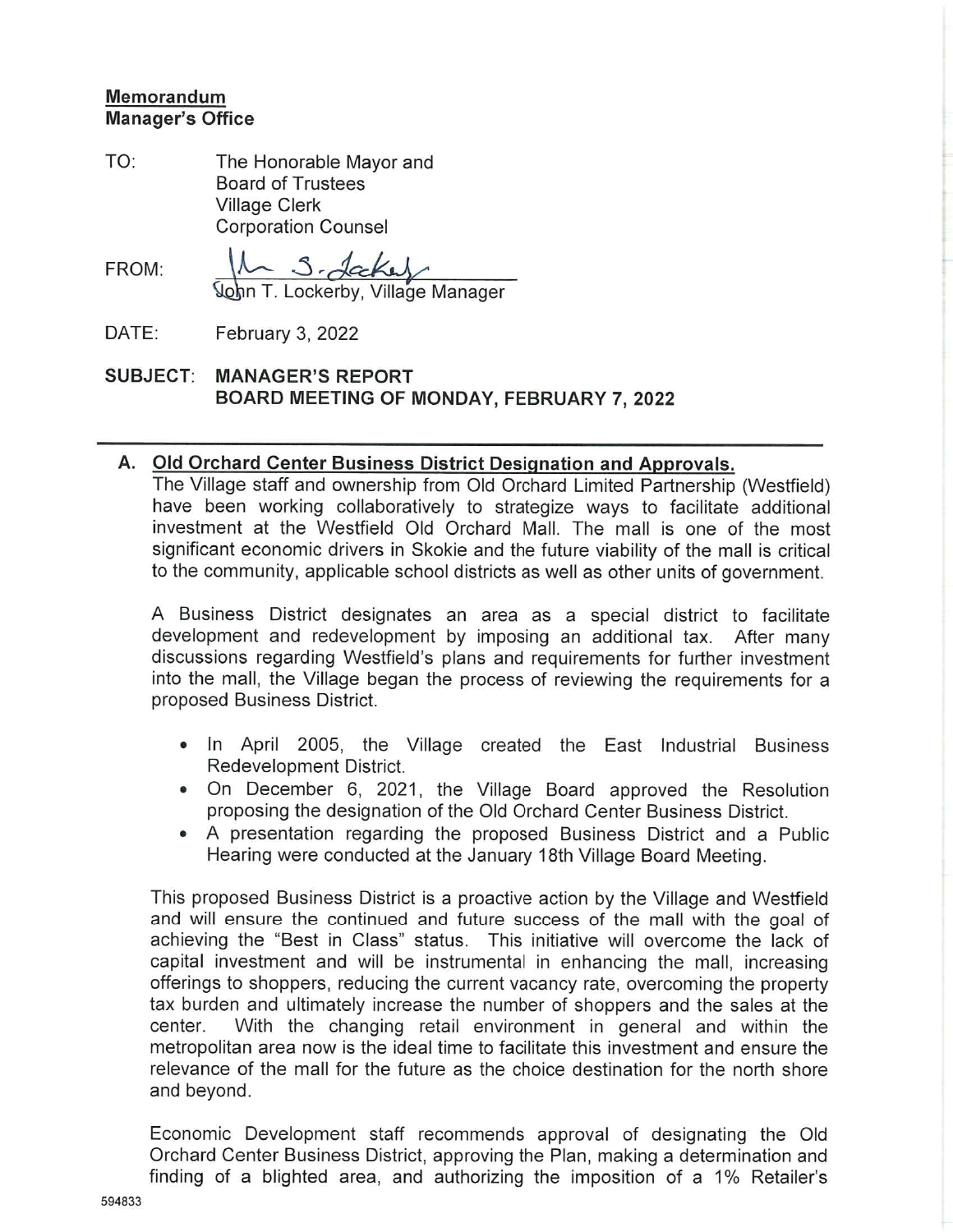Occupation and Service Occupation Tax In connection with the proposed Old Orchard Center Business District. I concur with staff's recommendations and respectfully request the Mayor and Board to authorize Corporation Counsel to draft the necessary code amendments and ordinances which would then be presented to the Board at the March 7, 2022 meeting.

## \* B. FY2022 Purchase of One Public Works Administration Hybrid Vehicle -Currie Motors, Inc., Frankfort, Illinois - \$36,186.

The Public Works administration needs to replace a Public Works vehicle that is a 2014 model with 135,000 miles. The new vehicle wiii be a Ford Explorer hybrid. which offers a combined fuel economy rating of 24 miles per gallon. The current vehicle averaged 14.8 mpg and as such, we expect approximate fuel savings of 492 gallons per year. The FY2022 Capital Improvement Program (CIP) budget contains funding for this replacement. The retired vehicle will be sold at the Northwest Municipal Conference Auction. I concur with staff's recommendation and respectfuiiy request Mayor and Board approval of this purchase from Currie Motors in the amount of \$36,186.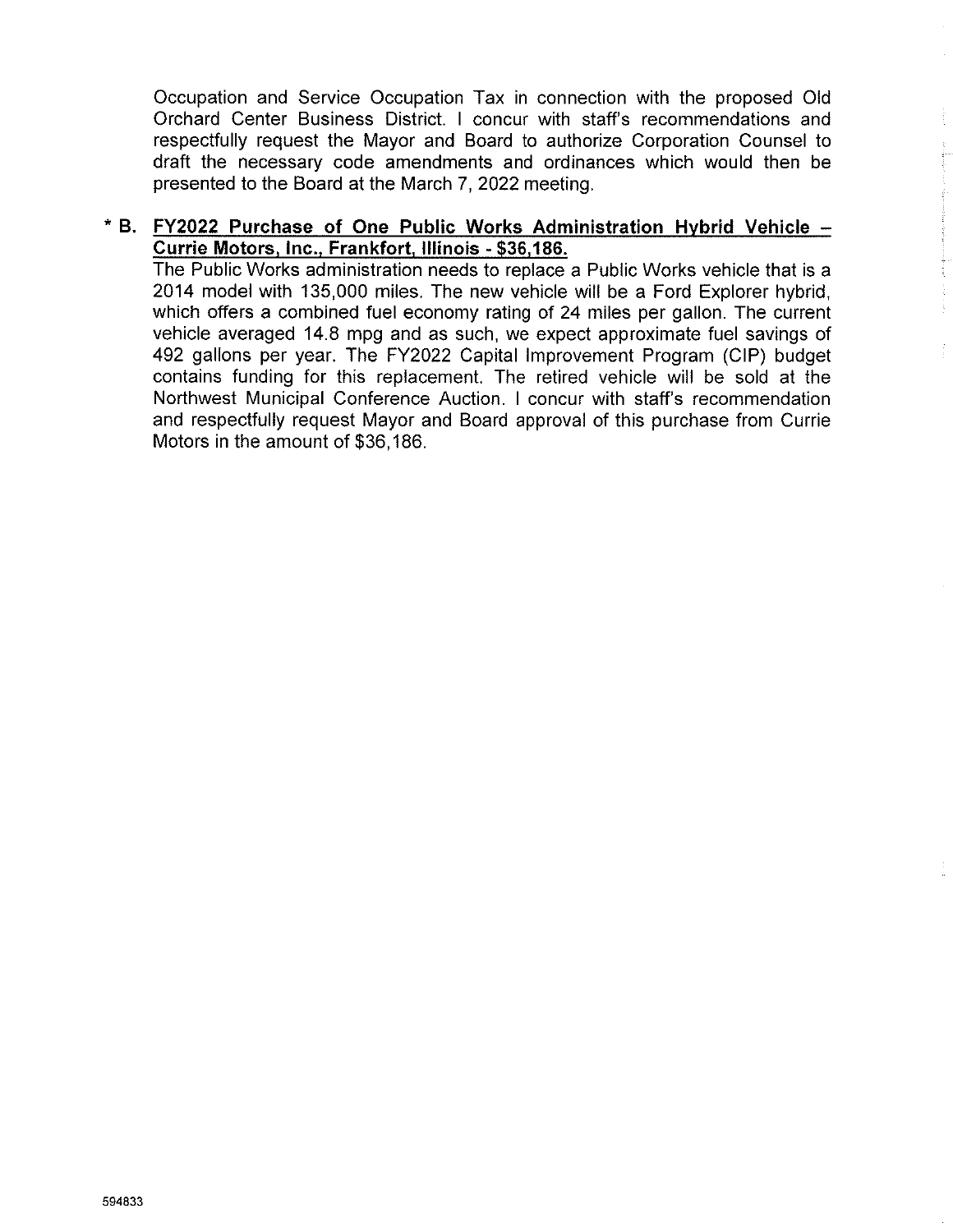## Memorandum Community Development Department, Economic Development Division

**A**

TO:

John T. Lockerby, Village Manager

FROM:

Len Becker, Economic Development Manager

Leslie Murphy, Economic Devolopment Specialist

DATE: February 2, 2022

 $\lambda$ 

SUBJECT: BOARD OF TRUSTEES AGENDA: RECOMMENDATION FOR DESIGNATING THE OLD ORCHARD CENTER BUSINESS DISTRICT, APPROVING THE BUSINESS DISTRICT PLAN AND MAKING A DETERMINATION OF A BLIGHTED AREA FINDING AND RECOMMENDATION FOR A VILLAGE CODE AMENDMENT AUTHORIZING THE IMPOSITION OF A BUSINESS DISTRICT RETAILER'S AND SERVICE OCCUPATION TAX WITHIN THE BOUNDAmES OF THE OLD ORCHARD CENTER BUSINESS DISTRICT

In mid-2019, Village staff and ownership from the Old Orchard Limited Partnership (e.g., Westfield) began working collaboratively to determine the most efficient methods to facilitate additional investment within the Westfield Old Orchard Shopping Center. After many discussions regarding Westfield's plans and requirements for further investment into the mall during the pandemic of 2020 and into early 2021, the Village began the process of reviewing the requirements for a proposed Business District, encompassing the entire Old Orchard Shopping Center. Site surveys and detailed analyses of the conditions present and growing within the area were completed by Westfield and their advisors and the formal boundaries of the proposed Old Orchard Shopping Center were confirmed. The proposed Old Orchard Center Business District can be generally described as bounded by Old Orchard Road to the north, Golf Road to the south, Lawler Avenue to the west, and Skokie Boulevard to the east.

In September, 2021, Westfield representatives formally requested that the Village consider the establishment of a Business District. The Village, along with its public finance consultant, Kane, McKenna and Associates, Inc. reviewed and accepted the findings made in the proposed Old Orchard Center Business District Plan prepared by Grant Thornton in November, 2021. Following a detailed presentation by Village staff and members of the Westfield organization regarding enhancement plans and need for the redevelopment of the Center, a resolution was adopted by the Village Board on December 6, 2021 proposing the designation of the Old Orchard Center Business District. The Resolution also scheduled a public hearing to review the basis for and qualification of the proposed Business District.